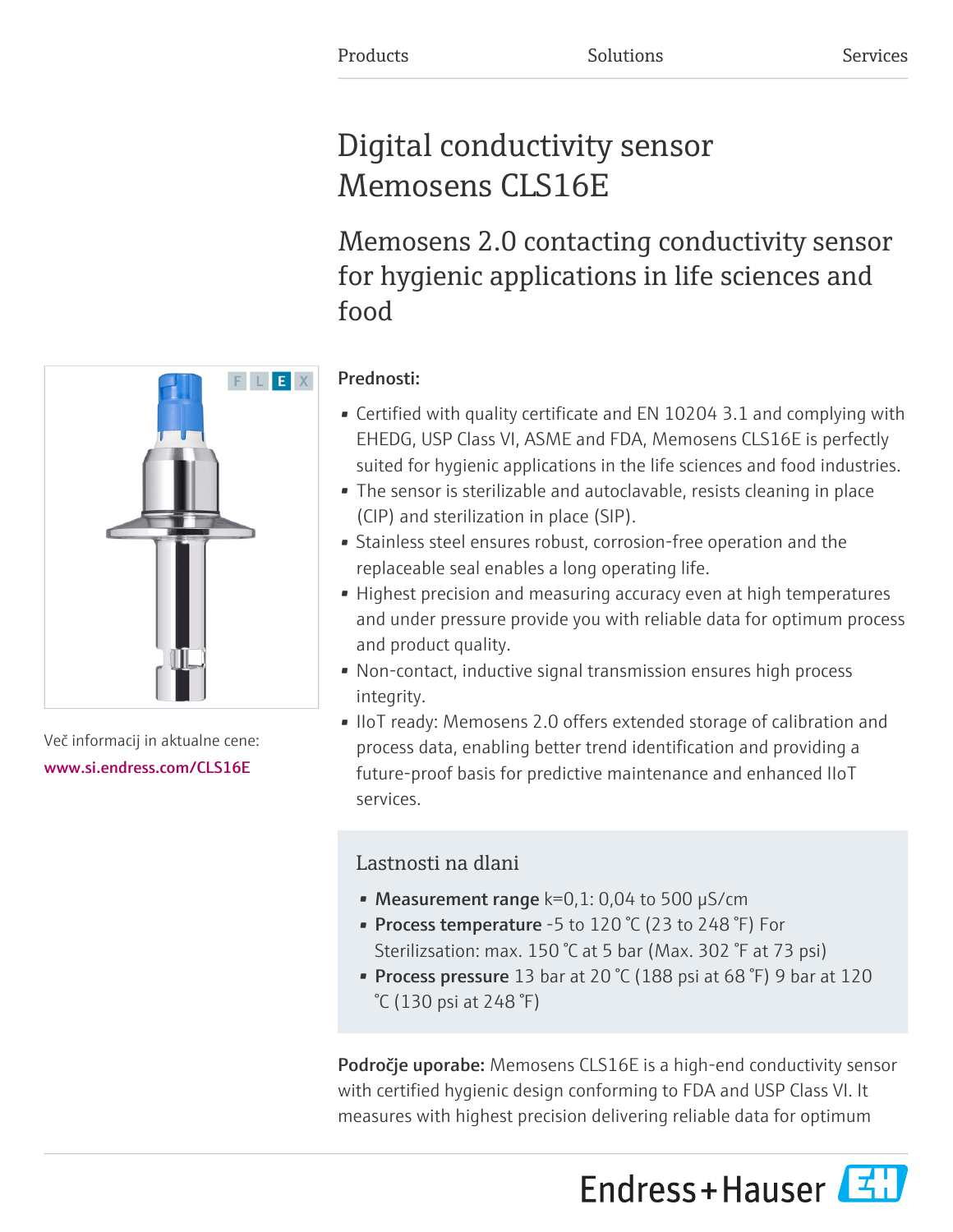process and product quality. The sensor is robust and offers a long operating life thanks to its replaceable seal. With Memosens 2.0 technology, CLS16E is able to store more calibration and process data, facilitating predictive maintenance and providing the perfect basis for IIoT services.

# Lastnosti in specifikacije

## Conductivity Merilni princip

Conductive

### Application

Pure and ultrapure water Pharmaceutical industry Final rinse **WFI** 

### Characteristic

Hygienic 2-electrode conductivity sensor

### Measurement range

k=0,1: 0,04 to 500 µS/cm

### Measuring principle

Conductive conductivity cell with electropolished stainless steel electrodes

### Design

Hygienic 2-electrode conductivity sensor with coaxially arranged electrodes, electropolished

### **Material**

Isolation: PEEK Electrode: polished stainless steel 1.4435 Sealing: Isolast (FFKM) FDA approved

### Dimension

Electrode diameter: 17 mm (0.66 inch) Electrode length: 54 mm (2.13 inch)